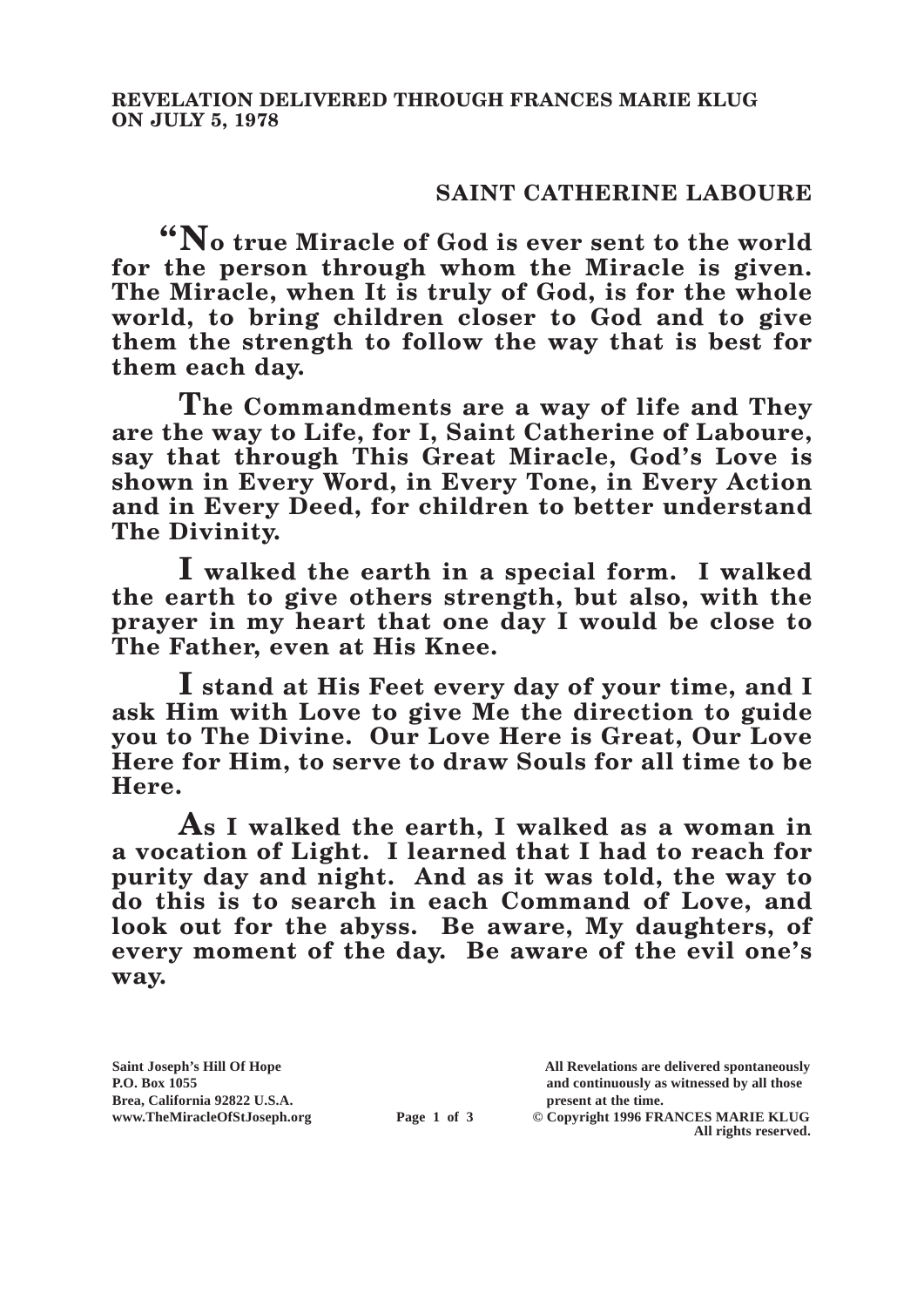**You can walk a straight path, a path of purity and hope. You can walk a path of beauty if you will but know, The Guidelines were given a long time ago, and in These Directions, These Commands of Love, you can walk a path to Here from below.**

**Let no man stand in your way; you are His Love. Let no man draw you away; you are His Love. Let no man rob you of what is rightfully yours: a chance to become a Saint for all the years.**

**Let time be His. Let your thoughts be His. Let your actions promote others to understand that you are individually walking as man, but desiring Sainthood the way God commands. Be aware, My daughters, you are but children to Him. Let the time come, let Sainthood begin.**

**As I bless you from Heaven, I say with much Love, 'I speak through** *an instrument***, I am yet Above.' We use** *this child* **daily to reach all of mankind.** *The child* **stands upon the earth; We are Far Above with The Divine, but as Our Voice reaches you in the day and the night, the Guidance is for perfection so you will one day see His Magnificent Light.**

**Be aware, My little ones, that you walk a path. Be directed by Him and never be lax.**

**As I looked into His Beautiful Face, I knew then that there was nothing more important in the world than Grace. You, too, must know this, through This Great Miracle of Hope, This Miracle of Light, This Miracle of Love; you must walk the world, you must reach for the Crown.**

Brea, California 92822 U.S.A.<br>
www.TheMiracleOfStJoseph.org<br> **Page 2 of 3** © Copyright 1996 FR.

**Saint Joseph's Hill Of Hope All Revelations are delivered spontaneously P.O. Box 1055 and continuously as witnessed by all those** 

**Page 2 of 3** © Copyright 1996 FRANCES MARIE KLUG **All rights reserved.**